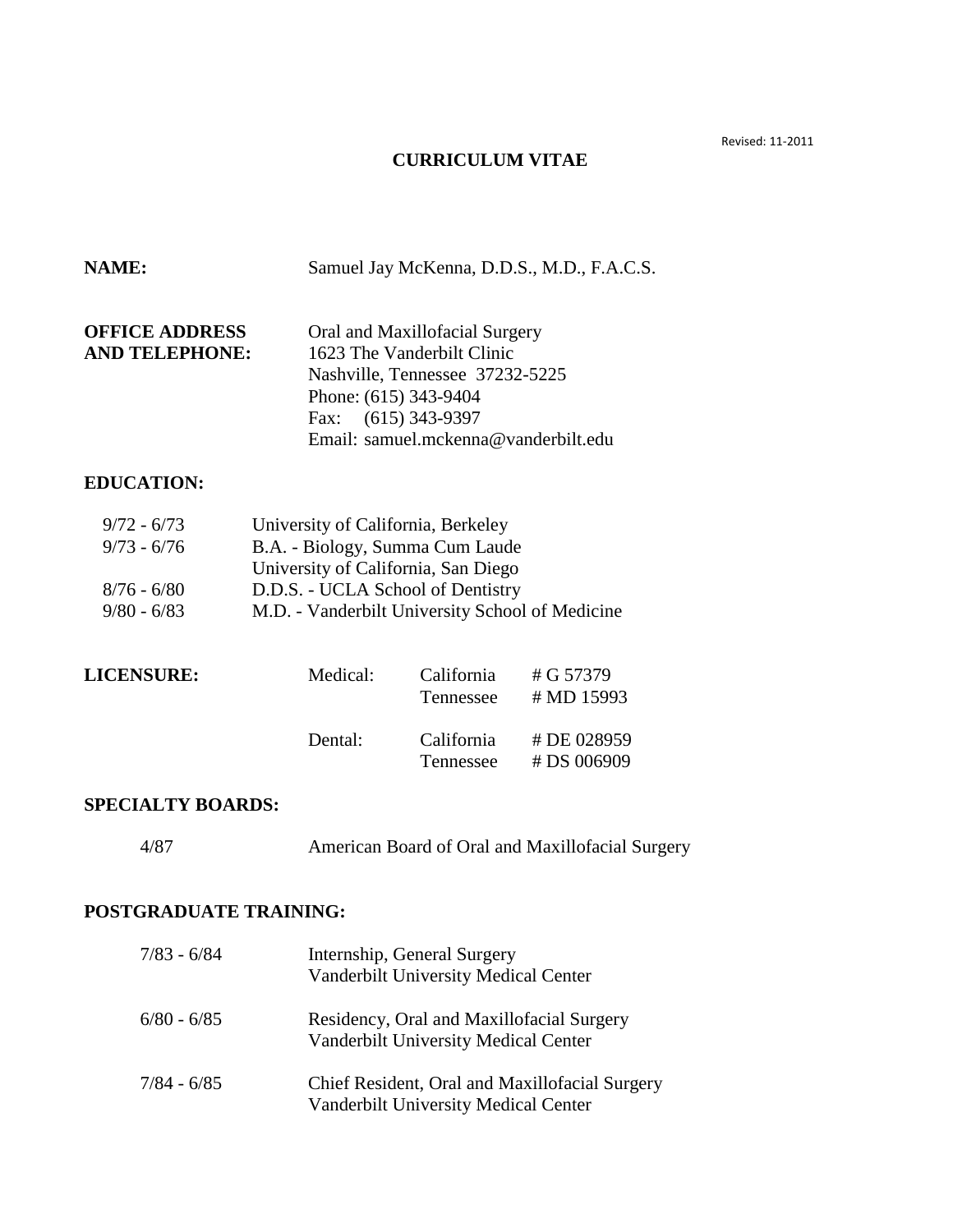## **ACADEMIC APPOINTMENTS:**

| $8/85 - 8/92$     | <b>Assistant Professor</b>                                     |
|-------------------|----------------------------------------------------------------|
|                   | Oral and Maxillofacial Surgery                                 |
|                   | Vanderbilt University School of Medicine                       |
| $6/91 - 8/92$     | <b>Associate Director, Residency Training</b>                  |
|                   | <b>Vanderbilt University Medical Center</b>                    |
| $8/92$ - present  | <b>Associate Professor</b>                                     |
|                   | Oral and Maxillofacial Surgery                                 |
|                   | Vanderbilt University School of Medicine                       |
| $11/92$ - present | Director, Residency Training                                   |
|                   | Oral and Maxillofacial Surgery                                 |
|                   | <b>Vanderbilt University Medical Center</b>                    |
| 11/02             | Professor Oral and Maxillofacial Surgery                       |
|                   | Vanderbilt University School of Medicine                       |
| $6/07 - 6/08$     | Interim Chairman, Department of Oral and Maxillofacial Surgery |
|                   | Vanderbilt University School of Medicine                       |
| $6/08$ - present  | Chairman, Department of Oral and Maxillofacial Surgery         |
|                   | Vanderbilt University School of Medicine                       |

# **HOSPITAL APPOINTMENTS:**

| $8/85$ – present | Vanderbilt University Hospital<br>Active/Faculty                          |
|------------------|---------------------------------------------------------------------------|
| $8/85$ - present | Chief, Oral and Maxillofacial Surgery<br>Nashville VA Medical Center      |
| $8/85 - 7/93$    | Chief, Oral and Maxillofacial Surgery<br>Metro-Nashville General Hospital |
| $6/91 - 3/94$    | <b>Baptist Hospital</b><br><b>Associate Staff</b>                         |
| $3/94 - 5/04$    | <b>Baptist Hospital</b><br><b>Active Staff</b>                            |
| $11/90 - 5/04$   | Centennial Medical Center<br><b>Courtesy Staff</b>                        |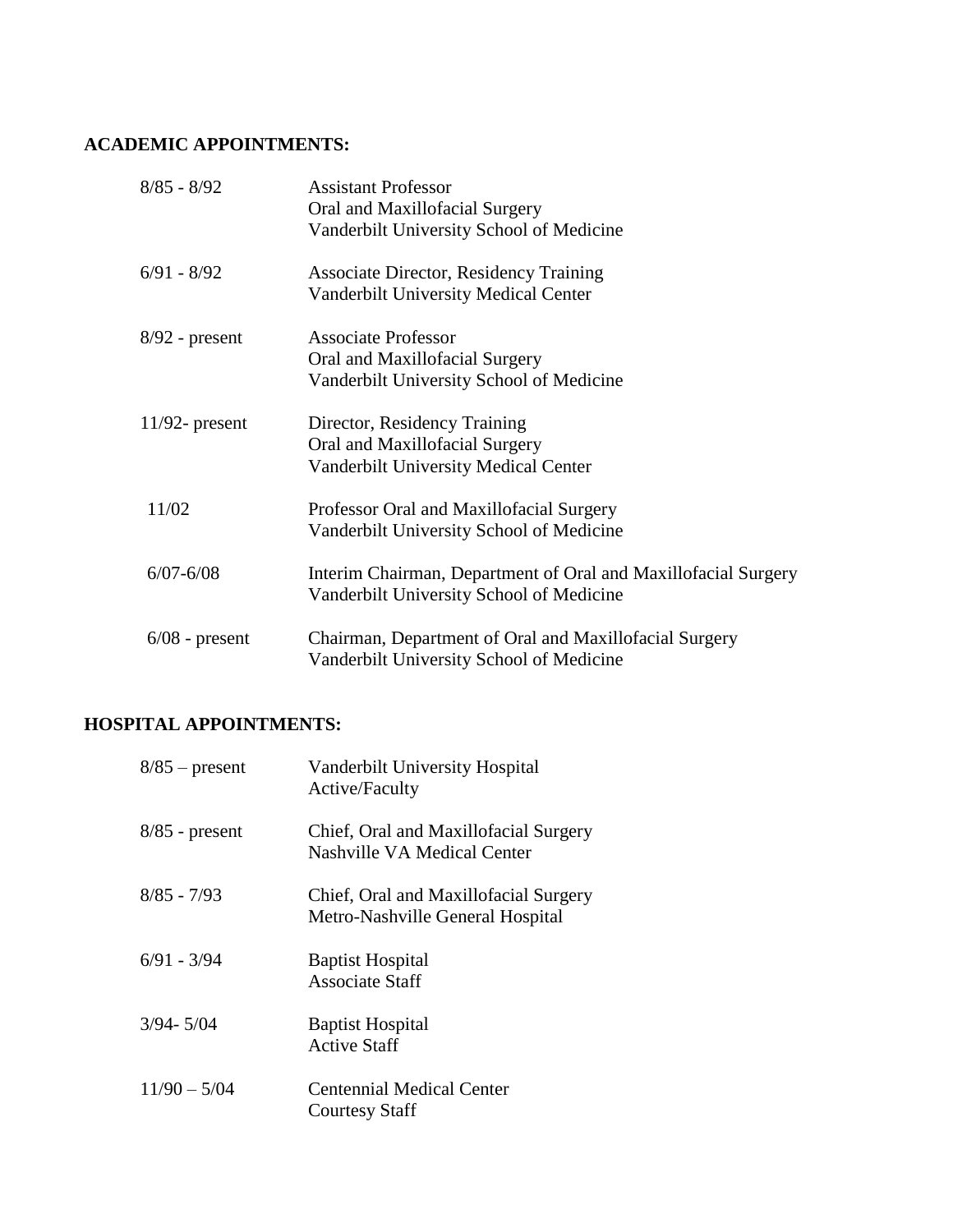| 2/96 - 2002   | Children's Special Services, Metropolitan Government<br>of Nashville & Davidson County<br><b>Active Staff</b> |
|---------------|---------------------------------------------------------------------------------------------------------------|
| $3/96 - 2/06$ | <b>St.</b> Thomas Hospital<br><b>Courtesy Staff</b>                                                           |

#### **PROFESSIONAL ORGANIZATIONS:**

American Medical Association, 1980 Tennessee Medical Association, 1985 Nashville Academy of Medicine, 1985 Davidson County Medical Society, 1985 American Association of Oral and Maxillofacial Surgeons, 1985

#### **PROFESSIONAL ORGANIZATIONS (continued)**

Canby Robinson Society, 1987 American Dental Association, 1990 Tennessee Dental Association, 1990 Nashville Dental Society, 1990 Academy of Osseointegration, 1998 American College of Surgeons - Fellow, 1991 H. William Scott, Jr. Society, 1991 American Society of Maxillofacial Surgeons, 1995

#### **AWARDS:**

6/10 2010 recipient Robert S. McCleery Master Teacher Award

#### **PROFESSIONAL TEACHING:**

| $8/85 - 6/86$    | Vanderbilt University School of Medicine<br>3rd Year Lecture Series in Surgery - Maxillofacial Trauma |
|------------------|-------------------------------------------------------------------------------------------------------|
| $8/86 - 6/87$    | Vanderbilt University School of Medicine<br>3rd Year Lecture Series in Surgery - Maxillofacial Trauma |
| $8/87 - 6/88$    | Vanderbilt University School of Medicine<br>3rd Year Lecture Series in Surgery - Maxillofacial Trauma |
| $8/88$ - present | Vanderbilt University School of Medicine<br>3rd Year Lecture Series in Surgery - Maxillofacial Trauma |
| 5/87             | Vanderbilt University Grand Surgical Rounds                                                           |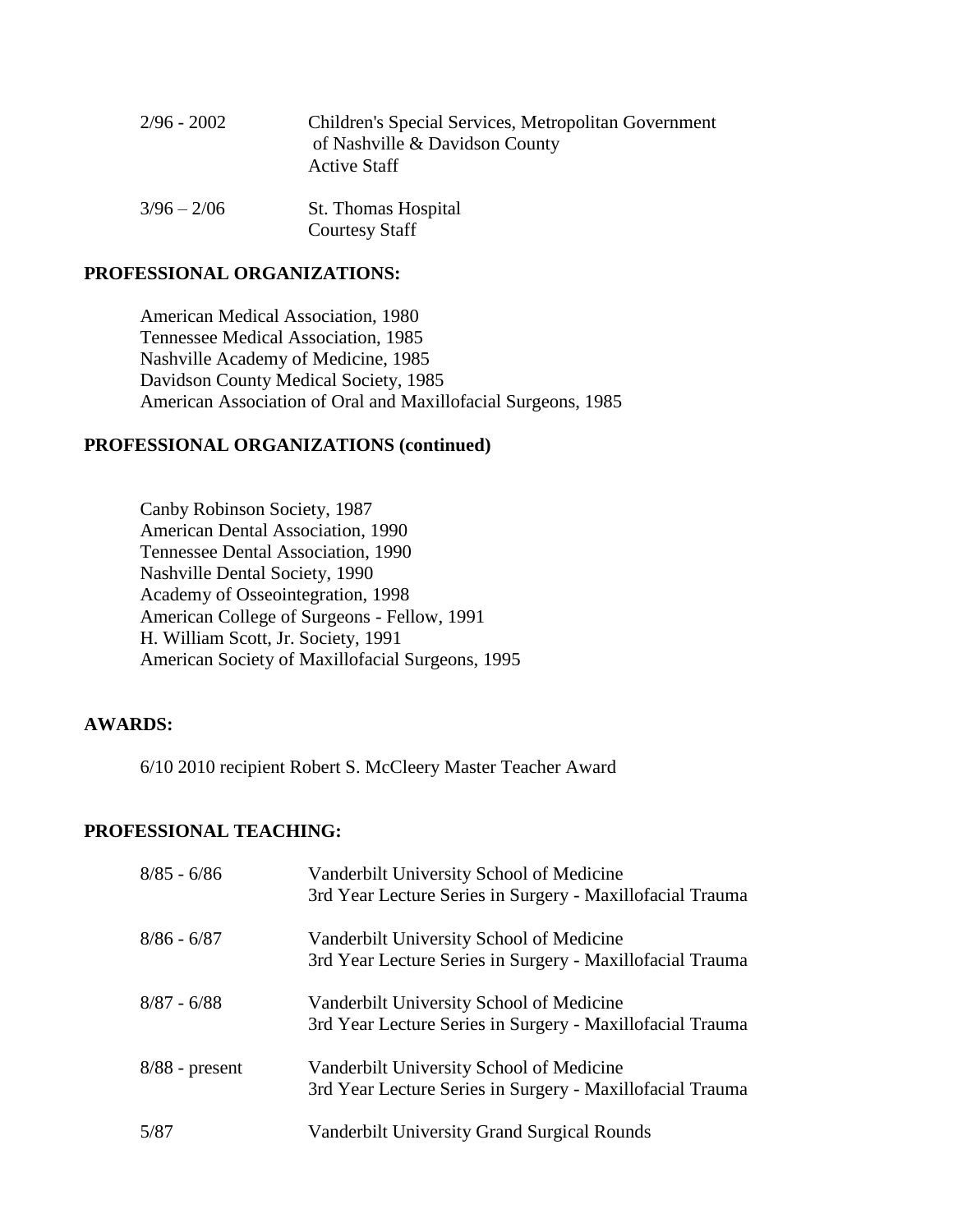|                  | "Alternatives in Jaw Reconstruction"<br>(video available)                                                                                                                               |
|------------------|-----------------------------------------------------------------------------------------------------------------------------------------------------------------------------------------|
| 6/86             | Vanderbilt University Grand Pediatric Rounds<br>"Oral/Maxillofacial Considerations in Pediatrics"                                                                                       |
| $9/85$ - present | Resident and Staff teaching seminars                                                                                                                                                    |
| 8/87             | Vanderbilt University Department of Otolaryngology, Staff/Resident<br>seminars:<br>"Oral and Maxillofacial Surgical Emergencies"                                                        |
| 8/88             | Vanderbilt University Department of Otolaryngology, Staff/Resident<br>seminars:<br>"Oral and Maxillofacial Surgical Emergencies"                                                        |
| 12/86            | Vanderbilt University Medical Center Department of Emergency Services<br>Lecture series: "Evaluation/Management of Maxillofacial Trauma, and<br>Odontogenic Infection"                  |
| $1/89 - 2/89$    | Tribhuvan University School of Medicine,<br>Consultant Oral and Maxillofacial Surgery, Kathmandu, Nepal                                                                                 |
| 9/90             | 72nd Annual Meeting and Scientific Sessions, American Association of<br>Oral and Maxillofacial Surgeons: The Integrated Dual Degree Oral and<br><b>Maxillofacial Surgery Curriculum</b> |
| 7/91             | Assessment and Management of Musculoskeletal Pain in the Chewing<br>System. Vanderbilt University School of Medicine: "Differential<br>Diagnosis of Facial Pain," Nashville             |
| 2/92             | Vanderbilt University Grand Surgical Rounds "Contemporary Issues in<br>the Management of Facial Fractures"                                                                              |
| 2/92             | Metropolitan Nashville General Hospital, Multidisciplinary Cancer<br>Conference: "Management of Odontogenic Neoplasms," Nashville                                                       |
| 5/92             | Osseointegrated implant supported overdentures, "Four year data from<br>prospective multicenter study." University of Gothenburg, Gothenburg,<br>Sweden                                 |
| 2/93             | Tennessee Society of Oral and Maxillofacial Surgeons: "Contemporary<br>Issues in the Comprehensive Management of Facial Trauma"                                                         |
| 2/93             | Nashville Health Care Group. Nashville, Tennessee: "Management of<br>Temporomandibular Joint Disease," Nashville                                                                        |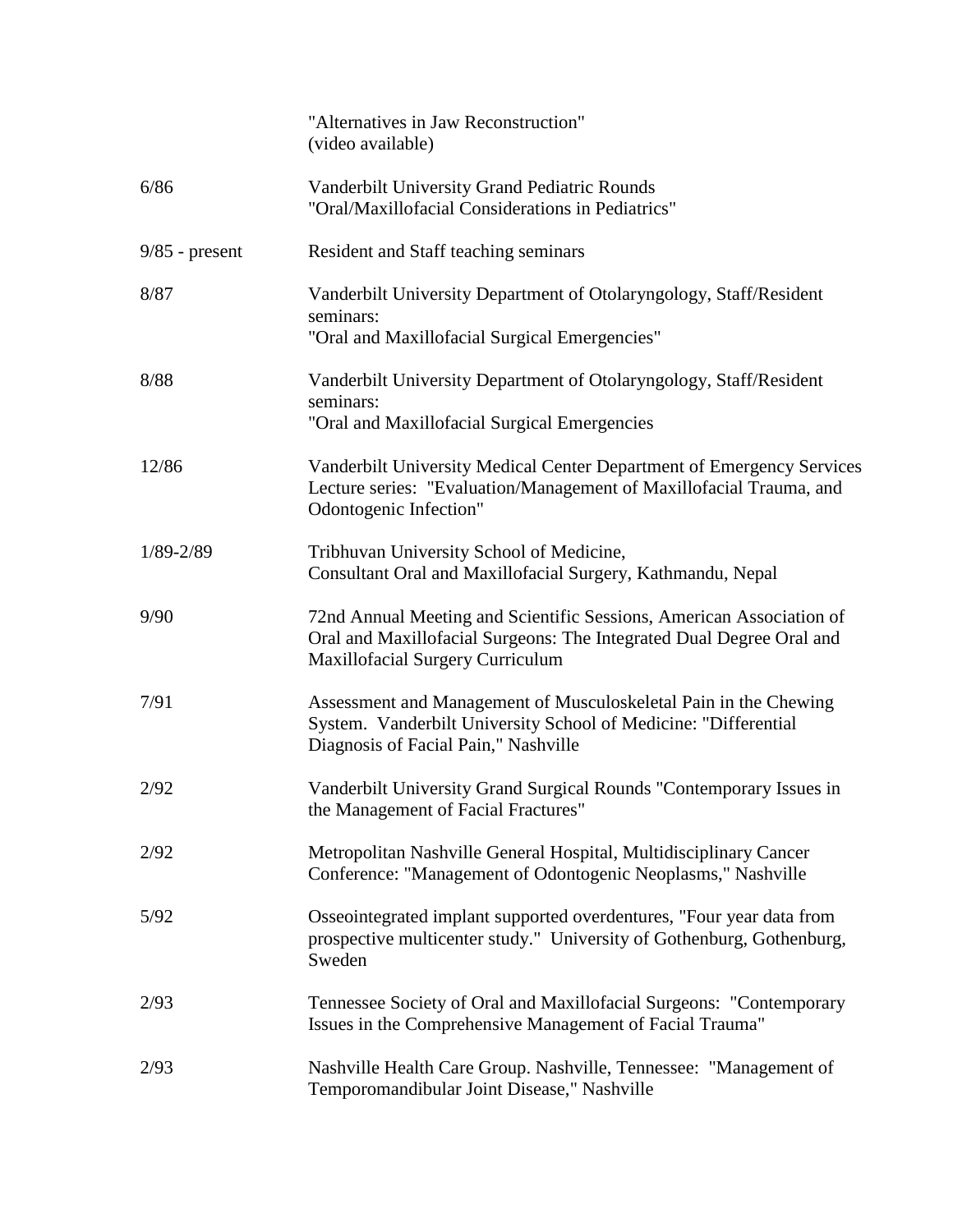| 3/93  | King Faisal Specialist Hospital Riyadh, Saudi Arabia. Consultant,<br>Oral/Maxillofacial Surgery                                                                                                                                                                                                                                                                                    |
|-------|------------------------------------------------------------------------------------------------------------------------------------------------------------------------------------------------------------------------------------------------------------------------------------------------------------------------------------------------------------------------------------|
| 6/93  | Tenth Annual Family Medicine/Primary Care Update, Vanderbilt<br>University Medical Center. "Update: Temporomandibular Joint Disease,"<br>Nashville                                                                                                                                                                                                                                 |
| 2/94  | 1994 American Association of Oral/Maxillofacial Surgeons Clinical<br>Congress: "Imaging of Midface Trauma," Dallas, TX                                                                                                                                                                                                                                                             |
| 3/94  | Vanderbilt University Department of Anesthesiology, Pain Grand Rounds:<br>"Management of the Patient with TM Joint Pain"                                                                                                                                                                                                                                                           |
| 5/94  | Southeastern Society of Oral and Maxillofacial Surgeons Annual Meeting.<br>"Management of Orbital Trauma," Williamsburg, VA                                                                                                                                                                                                                                                        |
| 9/94  | International TMJ Conference: "The Biologic Basis of Modified<br>Condylotomy," Groningen, The Netherlands                                                                                                                                                                                                                                                                          |
| 11/94 | Esquela de Medicina, Department of Oral and Maxillofacial Surgery.<br>Bogota, Colombia: "Evaluation and Management of TM Joint Disease,"<br>"Management of Vascular Malformations of the Mandible,"<br>"Tracheostomy"                                                                                                                                                              |
| 2/95  | University of Pennsylvania School of Dentistry, Department of<br>Orthodontics, Philadelphia, PA: "Natural History of TMJ Internal<br>Derangement and Osteoarthrosis," "Management of TM Joint Disease,"<br>"Surgical and Orthodontic Considerations in the Management of Skeletal<br>Facial Deformities," "Modified Condylotomy in the Management of TMJ<br>Internal Derangement." |
| 2/95  | Vanderbilt University, Student Health Service: "Evaluation and<br>Management of TM Joint Disease"                                                                                                                                                                                                                                                                                  |
| 4/95  | Centennial Medical Center, Section of Surgery: "Contemporary<br>Management of Facial Trauma"                                                                                                                                                                                                                                                                                       |
| 8/95  | Tennessee C.R.A.N.I.O and Department of Oral and Maxillofacial<br>Surgery, Vanderbilt University. Nashville. "The Value of Normal TMJ<br>Disc Position," "Modified Condylotomy: Long-term Outcome & Biologic<br>Basis," "The Argument Against Arthroscopy."                                                                                                                        |
| 9/95  | Consultant Oral/Maxillofacial Surgeon, Saudi ARAMCO. "Contemporary<br>Management of Complex Maxillofacial Trauma": "The Argument Against<br>TMJ Arthroscopy," Dhahran, Saudi Arabia.                                                                                                                                                                                               |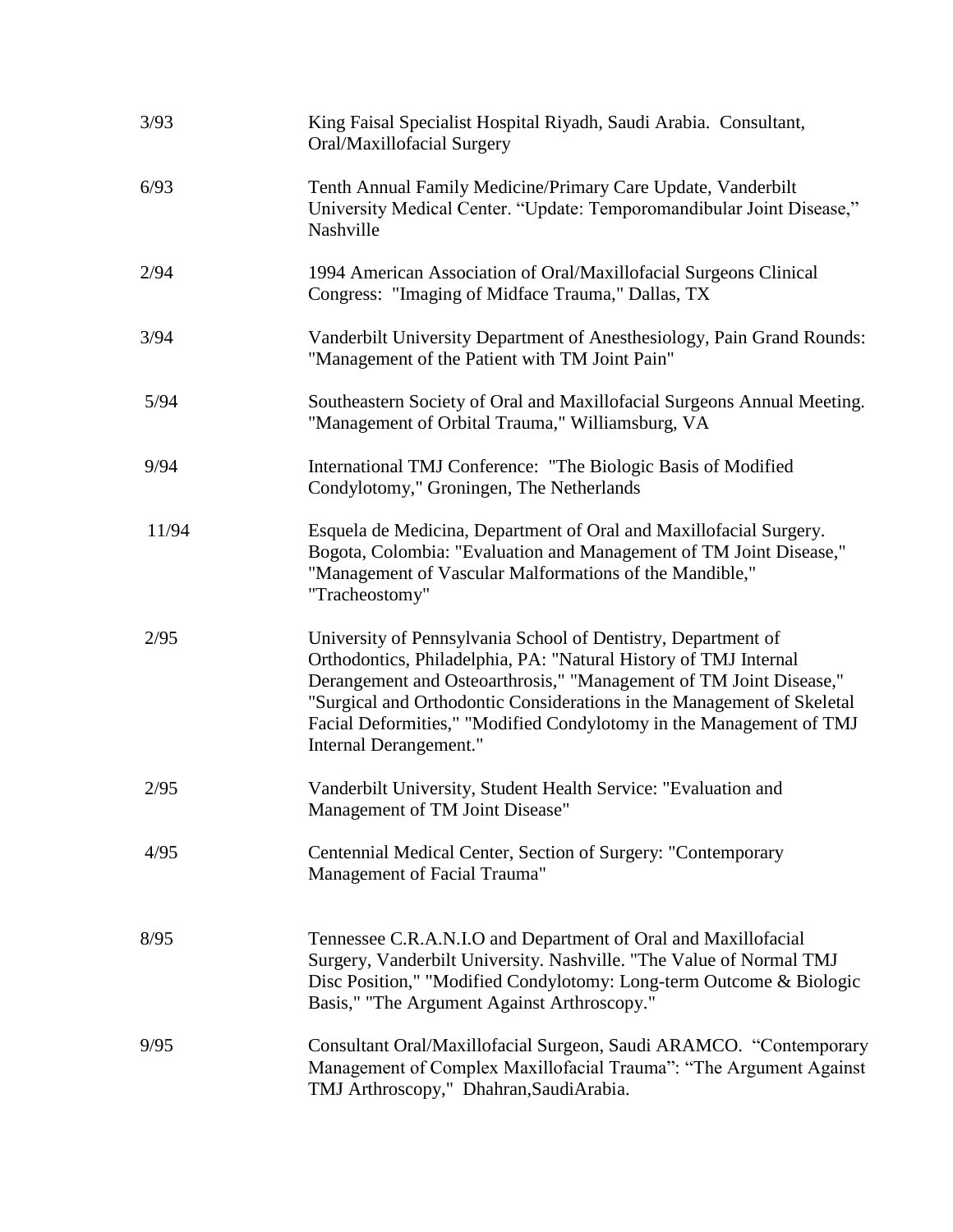| $9/95 - 10/95$ | Lecturer Summer Student Program oral and maxillofacial surgery - Saudi<br>ARAMCO, Dhahran, Saudi Arabia                                                                                                                                                                                                                                                       |
|----------------|---------------------------------------------------------------------------------------------------------------------------------------------------------------------------------------------------------------------------------------------------------------------------------------------------------------------------------------------------------------|
| 12/95          | Volunteer Study club: "Surgical Management of the Anatomically<br>compromised Implant Patient," Nashville                                                                                                                                                                                                                                                     |
| 12/95          | Nashville Academy of Medicine. Doctors in the Classroom: "The Human<br>Skeleton," Una Elementary School, Nashville                                                                                                                                                                                                                                            |
| 1/96           | Columbia/HCA Center for Research & Education, Fifth Annual Update in<br>Clinical Medicine: "Temporomandibular Joint and Related Facial Pain,"<br>Beaver Creek, CO                                                                                                                                                                                             |
| 3/96           | Columbia/HCA Center for Research and Education, Fourth Annual<br>Update in Clinical Medicine: "Temporomandibular Joint and Related<br>Facial Pain," Freeport, Bahamas                                                                                                                                                                                         |
| 4/26-28/96     | Tennessee Academy of General Dentistry: Head and Neck Anatomy,<br>Vanderbilt University.                                                                                                                                                                                                                                                                      |
| 9/1996         | St. Petersburg, Russia, Pavlov State Medical University, Fall Trauma<br>Conference (9/27-10/5/96)                                                                                                                                                                                                                                                             |
|                | 1)<br>Management of zygomatic complex fractures<br>Management of nasoethmoid fractures<br>2)<br>3)<br>Application of the bicoronal scalp flap in facial trauma surgery<br>Contemporary management of facial trauma<br>4)<br>Consultant: Maxillofacial surgery<br>5)<br>Workshop: Bone plating techniques in facial fracture repair<br>6)<br>(Course Director) |
| 11/96          | Music City Study Club: "Management of Skeletal Jaw Deformities,"<br>Nashville, TN                                                                                                                                                                                                                                                                             |
| 12/96          | Nashville Academy of Medicine: "Clinical Pharmacology - A Review for<br>the Dental Practitioner," Pigeon Forge, TN.                                                                                                                                                                                                                                           |
| $3/14 - 16/97$ | Tennessee Academy of General Dentistry: "Oral Surgery Update for the<br>General Practitioner," Vanderbilt University.                                                                                                                                                                                                                                         |
|                | Introduction/Contemporary OMS<br>1)<br>Review Oral Microbiology/Management of Odontogenic<br>2)<br>Infections<br>Management of Pain and Anxiety in the Surgical Patient -<br>3)<br>Overview                                                                                                                                                                   |
|                | Medical Emergencies in the Dental Office<br>4)                                                                                                                                                                                                                                                                                                                |
|                | Pharmacology and Clinical Use of Analgesics<br>5)                                                                                                                                                                                                                                                                                                             |
|                | <b>Biopsy Techniques</b><br>6)                                                                                                                                                                                                                                                                                                                                |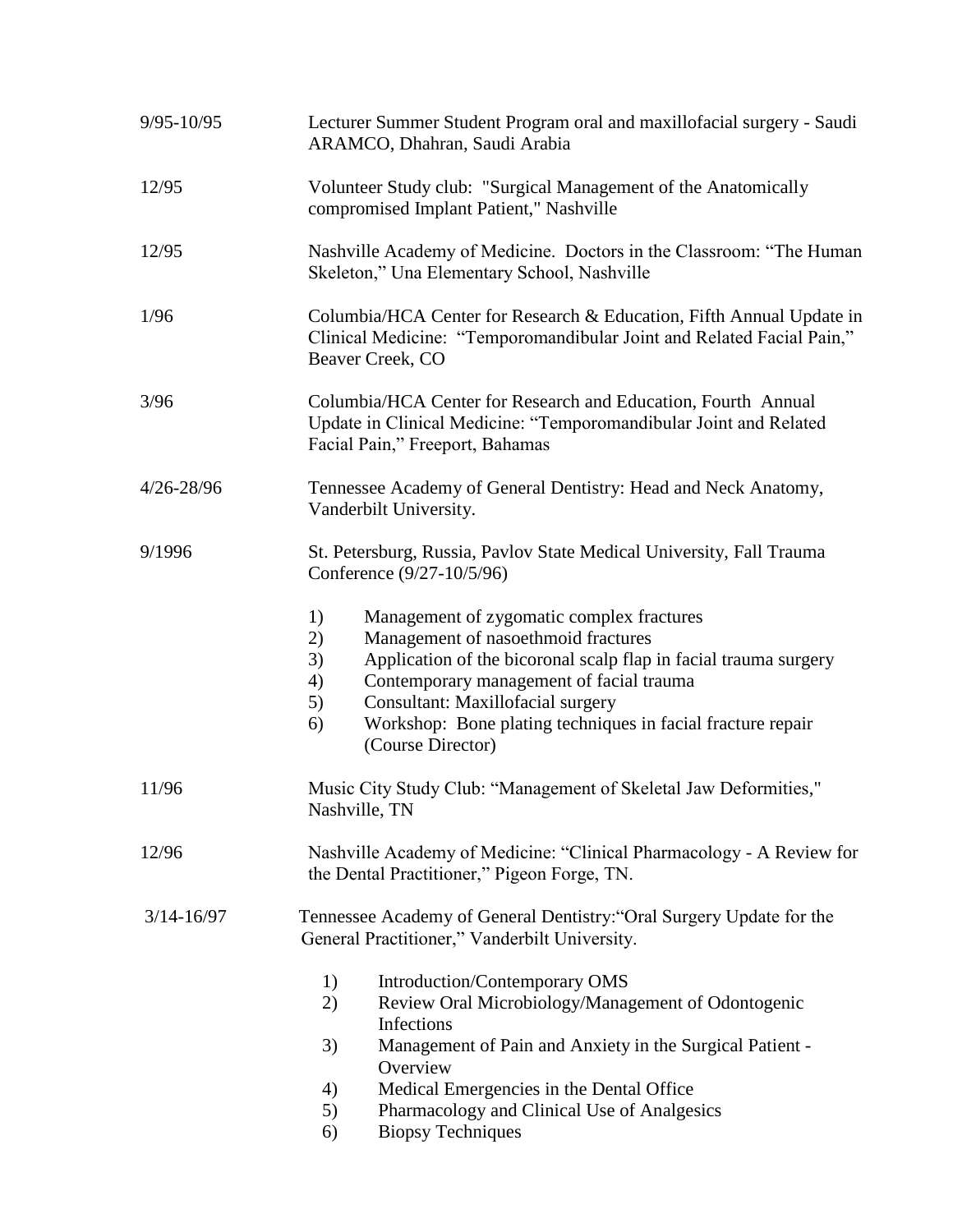|              | Management of Maxillary Third Molars<br>7)<br>Management of Mandibular Third Molars<br>8)<br>Consequences/Complications of Third Molar Surgery Risk<br>9)<br><b>Management Considerations</b> |
|--------------|-----------------------------------------------------------------------------------------------------------------------------------------------------------------------------------------------|
| $4/4 - 6/97$ | Tennessee Academy of General Dentistry: Head and Neck Anatomy,<br>Vanderbilt University.                                                                                                      |
| 8/22-23/97   | Dallas Academy of General Dentistry: "Oral Surgery Update for the<br>General Practitioner," Dallas, TX.                                                                                       |
| 9/97         | Nashville Dental Society: "Surgical Solutions to Skeletal Jaw Deformities<br>and Malocclusion," Nashville                                                                                     |
| 11/97        | First American OMS Delegation to Cuba: "Management of TM Joint<br>Disorders: The Modified Condylotomy," Havana, Cuba                                                                          |
| 1/98         | Tennessee Society of OMS; "Management of Orbitozygomatic Trauma,"<br>Nashville                                                                                                                |
| 2/2/98       | Multidisciplinary Surgical/Orthodontic Course: "Patient Evaluation:<br>Developing the Data Base," Vanderbilt University.                                                                      |
| 2/19/98      | Multidisciplinary Surgical/Orthodontic Course:"Model Surgery and Splint<br>Construction," Vanderbilt University.                                                                              |
| 3/98         | Multidisciplinary Surgical/Orthodontic Course: "Mandibular Surgery,"<br>Vanderbilt University.                                                                                                |
| 3/27-29/98   | Tennessee Academy of General Dentistry: Head and Neck Anatomy,<br>Vanderbilt University.                                                                                                      |
| 4/98         | Multidisciplinary Surgical/Orthodontic Course: "Facial Asymmetry,"<br>Vanderbilt University.                                                                                                  |
| 4/98         | Instructor, Medical Center Conscious Sedation Course. Vanderbilt<br>University.                                                                                                               |
| 9/98         | 80 <sup>th</sup> Annual Mtg. American Association of Oral and Maxillofacial<br>Surgeons. Scientific Symposium: "Intraoperative Complications," New<br>Orleans, LA.                            |
| 9/98         | 80 <sup>th</sup> Annual Mtg. American Association of Oral and Maxillofacial<br>Surgeons. Scientific Symposium: "The Evolution of Instrumentation in<br>Third Molar Surgery," New Orleans, LA. |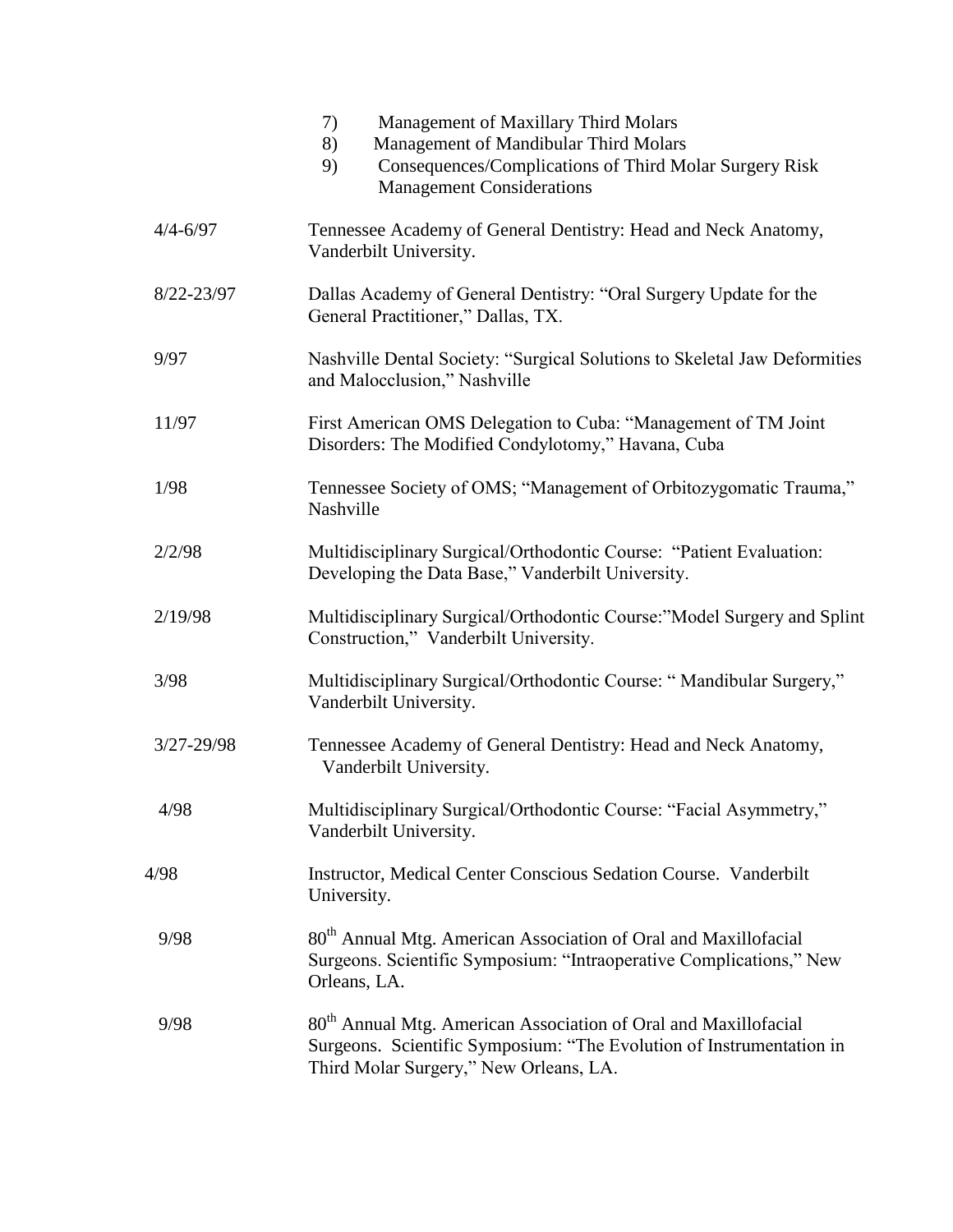| 10/98 | Tennessee Department of Public Health Oral Health Conference: "Oral<br>Surgery for the General Dentist," Montgomery Bell State Park, Dixon,<br>TN.                                   |
|-------|--------------------------------------------------------------------------------------------------------------------------------------------------------------------------------------|
| 3/99  | Orthodontics Inc: "Endosseous Implant Tooth Replacement: Practical<br>Considerations. Management of the anatomically compromised implant<br>patient," Nashville, TN.                 |
| 7/99  | Governor's School for the Health Sciences, Vanderbilt University School<br>of Medicine. Summer Mentor. "Assassins Behind the Wheel." Nashville,<br>TN.                               |
| 9/99  | 81 <sup>st</sup> Annual Mtg., American Association of Oral and Maxillofacial<br>Surgeons: "Condylar/Mandibular Hyperplasia," Boston, MA.                                             |
| 11/99 | Tennessee Department of Public Health Oral Health Conference: "An<br>Update for Dental Public Health Professionals," Montgomery Bell State<br>Park, Dixon, TN.                       |
| 2/00  | Mid-Winter American Association of Oral and Maxillofacial Surgeons:<br>Scientific Symposium: Temporalis Joint Surgery, "Intracapsular and<br>Extracapsular Procedures," Orlando, FL. |
| 4/00  | VA Hospital, Department of Dental Services: "HIV and AIDS Update,"<br>Nashville, TN.                                                                                                 |
| 8/00  | Mentor, Tennessee Governor's School for the Health Sciences                                                                                                                          |
| 9/00  | 82nd Annual Mtg., American Association of Oral and Maxillofacial<br>Surgeons: "Management of Mandibular Excess: The Case for Vertical<br>Ramus Osteotomy," San Francisco, CA.        |
| 10/00 | Tennessee Department of Public Health Oral Health Conference:<br>"Pharmacotherapeutics for the Dentist," Montgomery Bell State Park,<br>Dixon, TN                                    |
| 12/00 | Academy of General Dentistry: "Oral Surgery Update for the General<br>Practitioner," Jackson, TN                                                                                     |
| 1/01  | Vanderbilt University Medical Center Medical Explorers: "Choosing Oral<br>and Maxillofacial Surgery as a Health Sciences Career," VU School of<br>Medicine                           |
| 4/01  | Tennessee Academy of General Dentistry: Head and Neck<br>Anatomy, Vanderbilt University.                                                                                             |
| 5/01  | Practical Applications for Endosseous Implants. 4 <sup>th</sup> Annual update<br>Orthodontics Inc. Nashville, TN.                                                                    |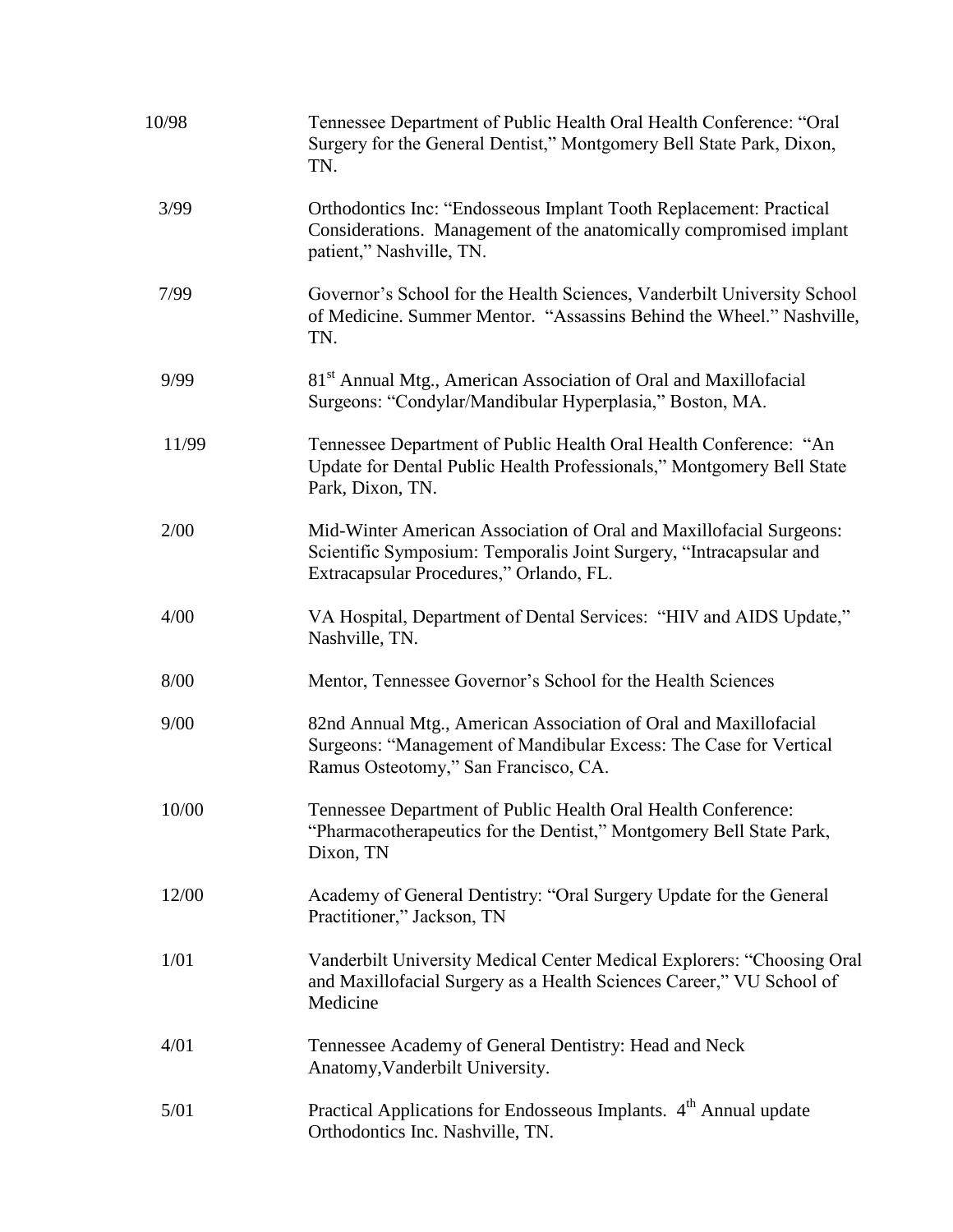| 11/01 | 8 <sup>th</sup> District postgraduate seminar: "Oral Surgery Update for the General<br>Practitioner," Clarksville, TN                                                                                  |
|-------|--------------------------------------------------------------------------------------------------------------------------------------------------------------------------------------------------------|
| 1/02  | Visions Study Club: "Pediatric Medical Emergencies, Pediatric Advanced<br>Life Support. Franklin, TN                                                                                                   |
| 3/02  | Chalmers J. Lyons Academy of Oral Surgery: Spring Mtg Detroit, MI:<br>Modified Condylotomy in the Management of Internal Derangement,<br>Management of Orbital Trauma                                  |
| 7/02  | Academy of General Dentistry: Head and Neck Anatomy. University of<br>Hawaii School of Medicine, Honolulu. July 4, 5, 2002                                                                             |
| 11/02 | Practical Applications for Endosseous Implants. 5 <sup>th</sup> Annual update<br>Orthodontics Inc. Nashville, TN.                                                                                      |
| 1/03  | Office Medical Emergencies. Nashville VA Medical Center                                                                                                                                                |
| 6/03  | Bowling Green Study Club- Dr. Edyee Sturgill: Management of the<br><b>Anatomically Compromised Implant Patient</b>                                                                                     |
| 6/03  | Otolaryngology Grand Rounds: Management of Mandibular Fractures                                                                                                                                        |
| 7/03  | Academy of General Dentistry Annual Meeting: Head and Neck Anatomy.<br>Vanderbilt University School of Medicine (July 17, 18, 19)                                                                      |
| 11/03 | Update: Oral and Maxillofacial Surgery, Clinical Head and Neck<br>Anatomy/Cadaver Dissection. Holston Medical Group Oral and<br>Maxillofacial Surgery and East TN State University School of Medicine. |
| 3/04  | Nashville VA Medical Center: Management of Odontogenic Head and<br><b>Neck Infections</b>                                                                                                              |
| 4/04  | Academy of General Dentistry Master Track Course: Surgical Principles,<br>Head and Neck Anatomy. Vanderbilt University School of Medicine                                                              |
| 7/04  | Bowling Green Study Club: Management of Office Medical Emergencies,<br>Pharmacotherapeutics in Dentistry.                                                                                              |
| 12/04 | Nashville VA Medical Center: Management of Impacted Third Molars                                                                                                                                       |
| 3/05  | 8 <sup>th</sup> District Dental Society. Clarksville, TN: Management of office Medical<br>Emergencies                                                                                                  |
| 5/05  | Otolaryngology Grand Rounds: Management of Mandibular Fractures                                                                                                                                        |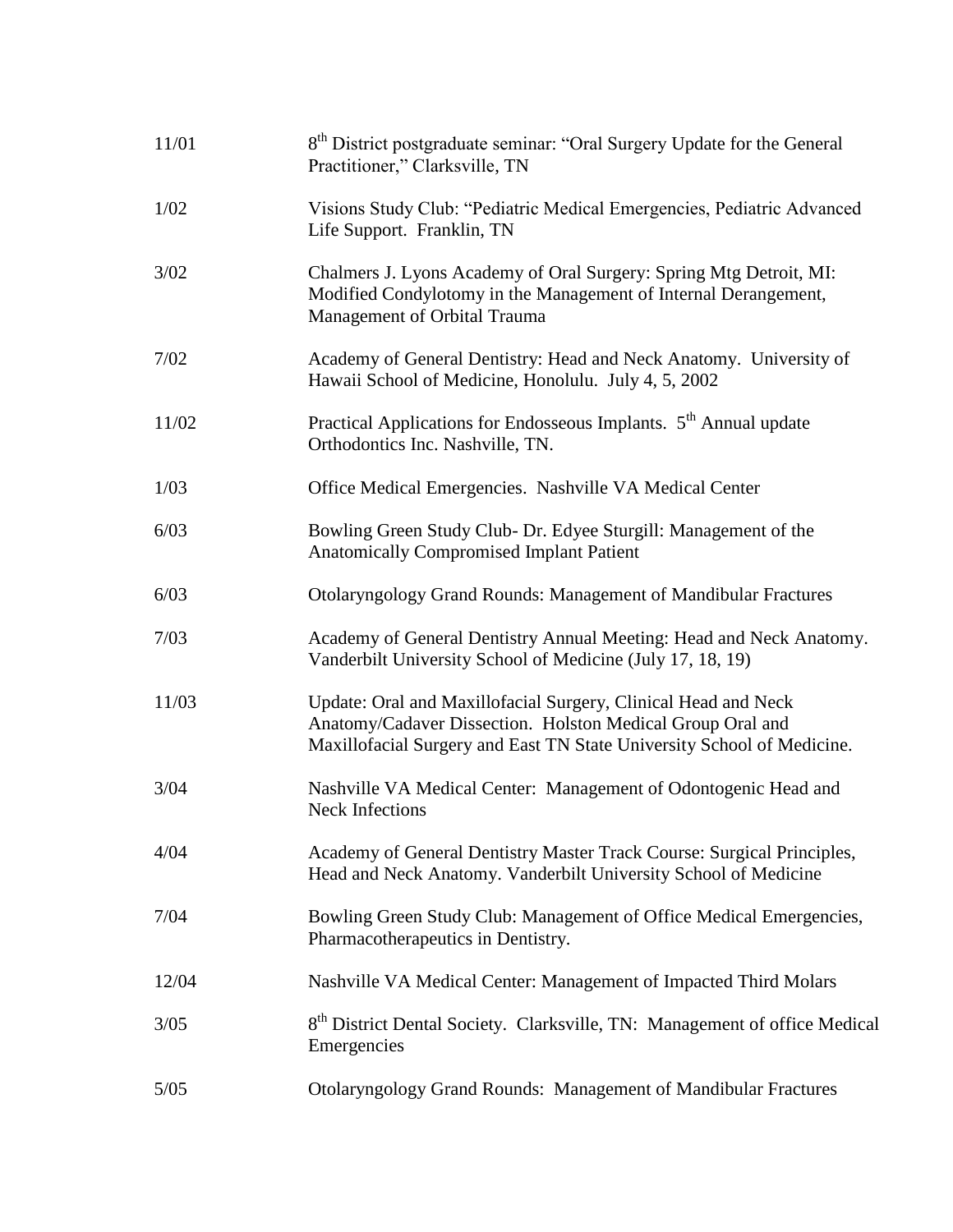| 11/05 | TN AGD. Oral Surgery for the General Practitioner. UT Knoxville Medical<br>Center                                                                                                             |
|-------|-----------------------------------------------------------------------------------------------------------------------------------------------------------------------------------------------|
| 11/05 | Plastic and Reconstructive Surgery Dept Conf.: Temporomandibular<br>Disorders. Vanderbilt University Medical Center                                                                           |
| 11/06 | Plastic and Reconstructive Surgery Dept Conf.: Temporomandibular<br>Disorders. Vanderbilt University Medical Center                                                                           |
| 1/07  | ASAP Clinic. Temporomandibular Joint Disorders                                                                                                                                                |
| 3/07  | Rheumatology grand Rounds: Temporomandibular Joint Disease                                                                                                                                    |
| 1/08  | Vanderbilt Emergency Medicine Grand Rounds: Management of Head and<br><b>Neck Infections</b>                                                                                                  |
| 5/08  | The 25 <sup>th</sup> Annual Primary Care Update: Division of General Internal<br>Medicine and Public Health, Vanderbilt University School of Medicine.<br>"Temporomandibular Joint Syndrome." |
| 3/09  | Management of Deep Space Head and Neck Infections. Williamson County<br><b>Emergency Dept. Grand Rounds</b>                                                                                   |
| 5/09  | Cleft Care: The OMS Perspective. Will Wilkerson Speech and Hearing<br>Center Grand Rounds.                                                                                                    |
| 12/09 | Management of the Coagulopathic Patient. Beck Dental Center Study Club.                                                                                                                       |
| 6/10  | PAVE student presentation: "Careers in Dentistry and Medicine. Vanderbilt<br>University School of Engineering."                                                                               |
| 7/10  | "Cleft Lip and Palate. Communication Disorders Associated with<br>Craniofacial Anomalies." Bill Wilkerson Center for Otolaryngology and<br><b>Communication Sciences.</b>                     |
| 7/10  | Invited Presentation, "Principles of Office Surgery," Tennessee Primary<br>Care Association's 2010 Clinical Conference, Murfreesboro, Tennessee                                               |
| 07/10 | Invited Presentation, "Odontogenic Infections," Tennessee Primary Care<br>Association's 2010 Clinical Conference, Murfreesboro, Tennessee                                                     |
| 09/10 | Invited Presentation: "Deep Space Head and Neck Infections.<br>Prevention and Management of Office Medical Emergencies,<br>Edyee Sturgil, DMD, MD, LLC, Bowling Green, KY.                    |
| 09/10 | Heritage Medical Group. "Tempormandibular Joint Disease: Evaluation<br>and Management."                                                                                                       |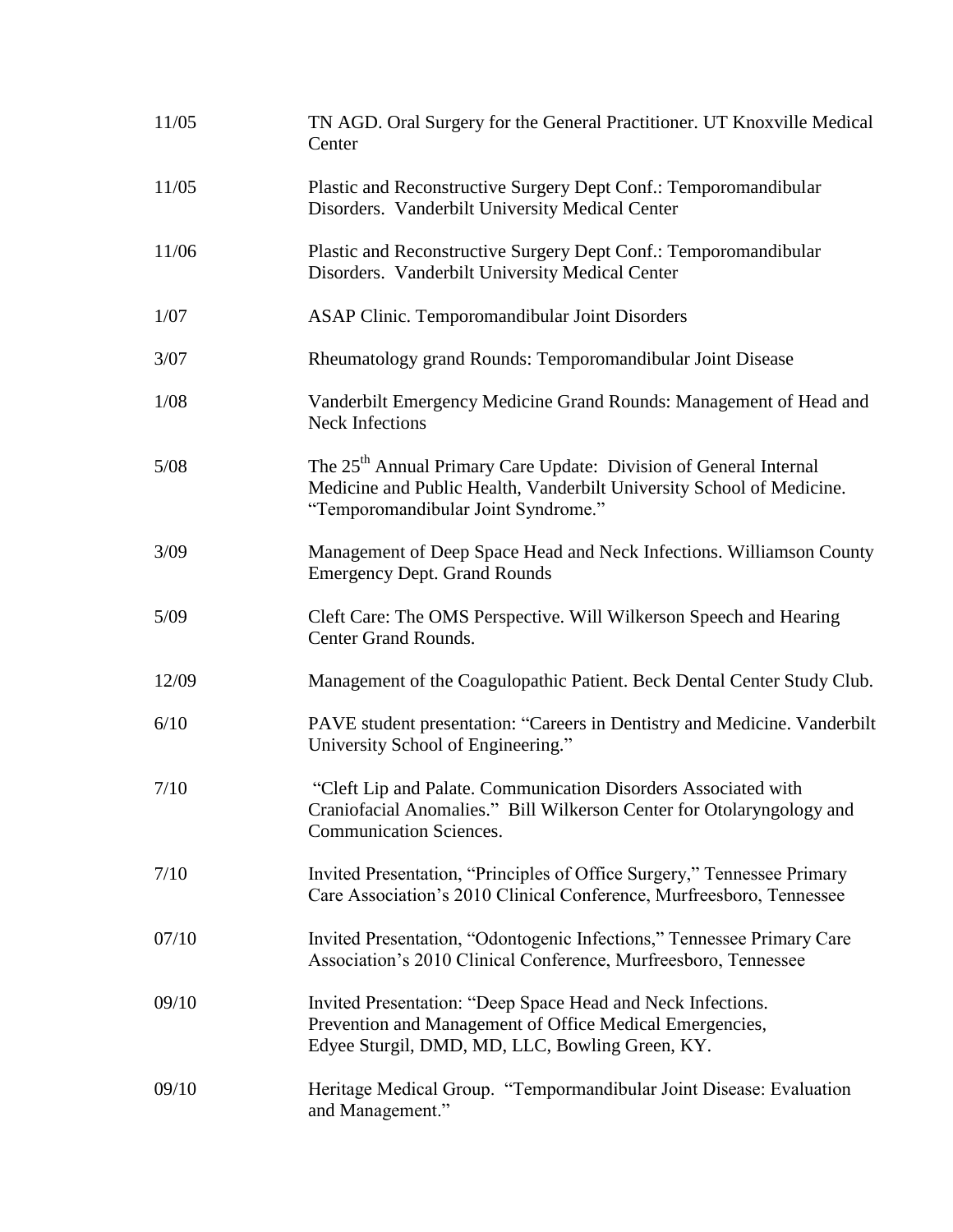| 10/10 | Colombian Association of Oral and Maxillofacial Surgery Annual Meeting,<br>Bogota, Colombia.<br>"Management of Orbital Trauma"<br>"Management of Deep Space Neck Infections"<br>"The Modified Mandibular Condylotomy" |
|-------|-----------------------------------------------------------------------------------------------------------------------------------------------------------------------------------------------------------------------|
| 2/11  | VU Multidisciplinary Pain Clinic<br>"Evaluation and Management of Facial Pain"                                                                                                                                        |
| 2/11  | 6 <sup>th</sup> District Dental Society Annual Meeting. Columbia, TN<br>"Management of the Coagulopathic Dental Patient"<br>"Evaluation and Management of the Patient with Head and Neck"<br>Infection"               |
| 8/11  | Bill Wilkerson Center Microtia/Atresia Course. "Hemifacial Microsomia"                                                                                                                                                |
| 8/11  | Tennessee Society of Oral and Maxillofacial Surgeons Fall Mtg.<br>"Management of Orbital Trauma"                                                                                                                      |
| 11/11 | Vanderbilt Department of Otolaryngology VPI and Cleft Care Topic:<br>"Secondary Cleft Management," "Management of the Hypoplastic Maxilla"                                                                            |

## **NATIONAL AND REGIONAL APPOINTMENTS:**

| $3/94 - 3/01$             | Examination Committee, American Board of Oral and Maxillofacial<br>Surgery (Co-Chair Section: Section III (Pathology/Reconstruction/Cleft)<br>Surgery), 1997, 1998, 1999) |
|---------------------------|---------------------------------------------------------------------------------------------------------------------------------------------------------------------------|
| 1997-2002                 | Commission on Dental Accreditation-Oral and Maxillofacial Surgery<br>Programs: Accreditation Site Visitor                                                                 |
| 2003-Present              | Editorial Board: Oral Surgery, Oral Medicine, Oral Pathology, Radiology<br>and Endodontics                                                                                |
| 9/03-Present              | American Board of Oral and Maxillofacial Surgery, OMS Self Assessment<br>Examination Committee, Section Edition                                                           |
| $\mathbf{v}$ $\mathbf{v}$ | Vanderbilt University IV Sedation Task Force<br><b>Vanderbilt University Ambulatory Services Committee</b>                                                                |

Vanderbilt University Culture Implementation Team (1995-1996) Vanderbilt Medical Group - Board of Directors (1996-1997) Vanderbilt Medical Group - Practice Parameters Committee (1998-1999) Vanderbilt Medical Group - Community Relations Committee (Chair) (1998-1999) Nashville Academy of Medicine - Grievance Committee (1997-Present) Tennessee Medical Association House of Delegates – Delegate (2001-2003) Vanderbilt University Medical Center – Credentials Committee (1999-Present)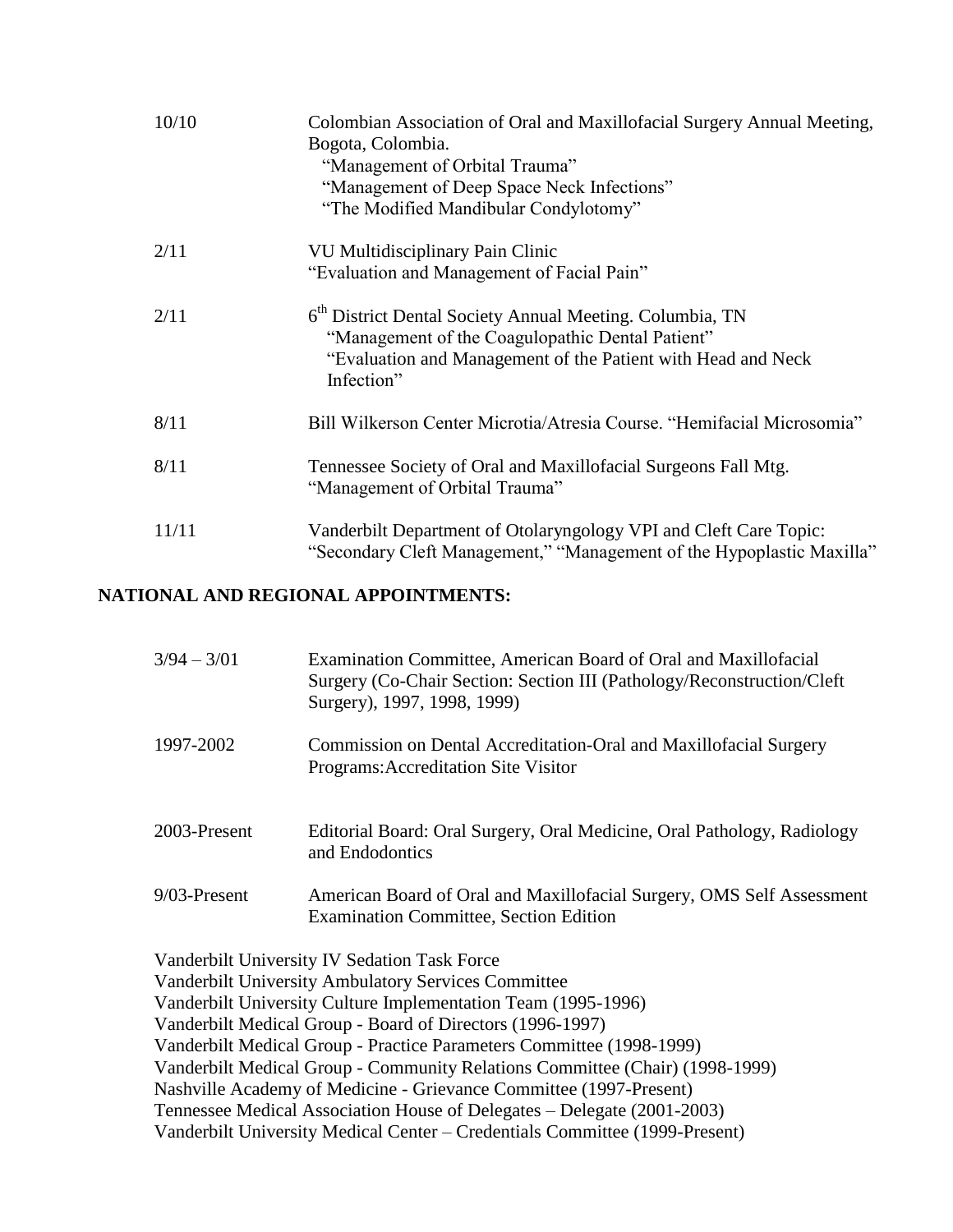Nashville Interfaith Dental Clinic Board of Directors (2000-2006) Nashville Interfaith Dental Clinic Client Services Committee, Chair (2001-Present) Nashville Interfaith Dental Clinic Board of Directors-Vice President (2004-2005) Nashville Interfaith dental Clinic Board of Directors-President (5/2005-5/2006)

### **PUBLICATIONS:**

- 1. Hall HD, McKenna SJ: Further Refinement and Evaluation of Intraoral Vertical Ramus Osteotomy. J Oral Maxillofac Surg 45:684-688, 1987.
- 2. Hupp JR, McKenna SJ: Use of Porous Hydroxyapatite Blocks for Augmentation of Atrophic Mandibles. J Oral Maxillofac Surg 46:538-545, 1988.
- 3. McKenna SJ, Roddy SC: Delayed Management of a Mandibular Vascular Malformation. J Oral Maxillofac Surg 47:517-522, 1989.
- 4. McKenna SJ, Hall HD: Audiometric Assessment of Patients with Painful TM Joint Internal Derangements: Failure of Audiometry to Change Following Arthrotomy. J Craniomandib Disord Fac Oral Pain 4:109-112, 1990.
- 5. Hall HD, McKenna SJ: Bone Graft of the Maxillary Sinus Floor for Branemark Implants: A Preliminary Report. Oral and Maxillofac Clinics of North Am 3:869-875,1991.
- 6. McKenna SJ: Management of the Medically Compromised Patient. In Alling CC, Helfrick JF, Alling RD (eds): Impacted Teeth, WB Saunders, Philadelphia. 1993.
- 7. McKenna SJ: The Case Against Arthroscopy. In Worthington P, Evans JR (eds): Controversies in Oral and Maxillofacial Surgery, WB Saunders, Philadelphia. 1994.
- 8. Johns RB, Jemt T, Heath MR, Hutton JE, McKenna SJ, et al: A multicenter Study of Overdentures Supported by Branemark Implants. Intl J Oral and Maxillofac Implants 7:513- 522, 1992
- 9. Hall HD, Nickerson, JW, McKenna SJ: Modified Condylotomy for Treatment of the Painful Temporomandibular Joint with a Reducing Disk. J Oral Maxillofac Surg, 51:133-142, 1993.
- 10. McKenna SJ: Discussion: Maxillary Antral and Nasal One-Stage Inlay Composite Bone Graft: Preliminary Report. J Oral Maxillofac Surg, 52, 1994
- 11. Hutton JE, Heath MR, Chai JY, Harnett J, Jemt T, Johns RB, McKenna SJ, et al: Factors Related to Success and Failure Rates of 3-year Follow-up in a Multicenter Study of Overdentures Supported by Branemark Implants. Intl J Oral and Maxillofac Implants 10:33, 1995.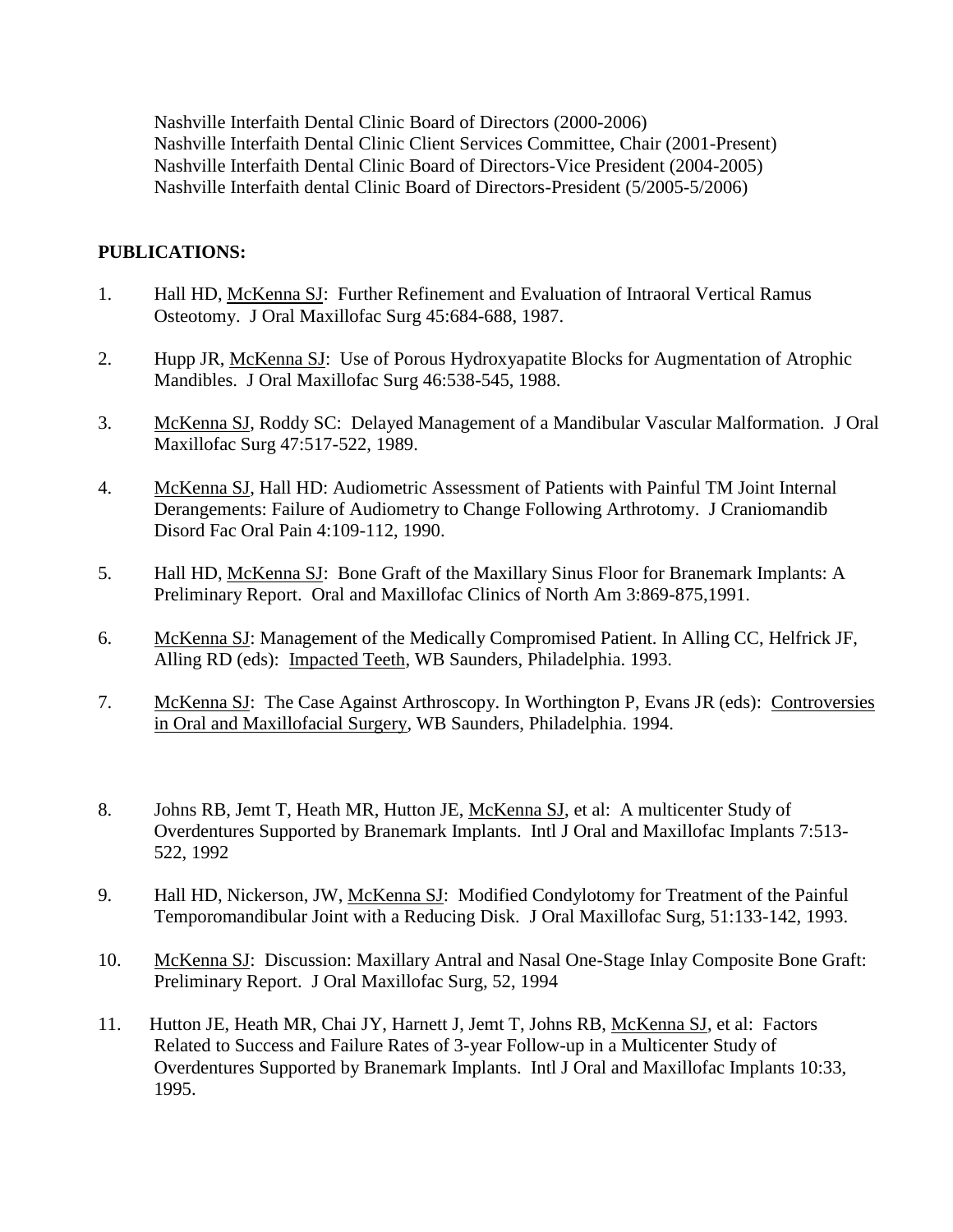- 12. Blalock BC, Mosby EL, McKenna, SJ: Soft Tissue and Bony Enlargement of the Mandible in and Infant. J Oral and Maxillofac Surg 53:1193, 1995.
- 13. McKenna S: The Basis for modified condylotomy in the management of temporomandibular joint degenerative disorders. In Stegenga B, DeBont LGM (eds). Management of TMJ Degenerative Diseases. Birkhauser Publishing Ltd. Basel, Switzerland. 1996.
- 14. Jemt T, Chai JY, Harnett J, Heath R, Hutton JE, Johns RB, McKenna SJ, et al: A 5-year Prospective Multicenter Follow-Up Report on Overdentures Supported by Osseointegrated Implants. Intl J Oral and Maxillofac Implants, 11:291-298, 1996.
- 15. McKenna SJ, Cornella F, Gibbs SJ: Long-Term Follow-Up of Modified Condylotomy for Internal Derangement of the TM Joint. Oral Surg, Oral Med, Oral Path, Oral Rad and Endodontics. 81:509-515, 1996.
- 16. McKenna SJ: The Five Minute Clinical Consult for Dental Practitioners. Hupp JR, Williams TP and Vallerand WP (eds), Williams & Wilkins, Baltimore. 1996
- 17. Damm DD, Neville BW, McKenna SJ, et al: Macrognathia of Renal Osteodystrophy in Dialysis Patients. Oral Surg, Oral Med, Oral Path, Oral Rad and Endodontics, 83:489-495, 1997.
- 18. Jemt T, Chai J, McKenna SJ, et al: Prosthodontic Treatment, Patient Response, and the Need for Maintenance of Complete Implant-Supported Overdentures: An Appraisal of 5 Years of Prospective Study. Int J Prosthodont, 10:345-354, 1997.
- 19. McKenna SJ: Technique by Body Location: Oral Cavity. In Stack LB, Storow AB, Patton DR (eds). Handbook of Medical Photography. Hanley and Belfus, Inc, Philadelphia. 2001
- 20. Bobo M, McKenna SJ: The Current Status of Percutaneous Dilational Tracheostomy: An Alternative to Open Tracheostomy. J Oral and Maxillofac Surg, 56:681-685, 1998.
- 21. Walstad WR, Fields T, Schow SR, McKenna SJ: Expansile Lesion of the Anterior Maxilla. J Oral and Maxillofac Surg, 57:595-599, 1999.
- 22. McKenna SJ: Adrenal Insufficiency in Bennett J, Rosenberg MB (ed) Contemporary Management of Medical Emergencies in the Dental Office: W.B. Saunders Company, Philadelphia, 2001
- 23. McKenna SJ: Leukemia. Oral Surg, Oral Med, Oral Path, Oral Radiol Endod, 89:137-139, 2000.
- 24. McKenna SJ: Surgical Treatment of Temporomandibular Joint Internal Derangement: A Case for Discectomy. J Oral and Maxillofac Surg. 59:1051-1056, 2001
- 25. McKenna SJ: Infection in the Immunocompromised Host in Topazian RG, Goldberg MH, Hupp JR (eds): Oral and Maxillofacial Infections 4<sup>th</sup> Edition. W.B. Saunders Co, Philadelphia, 2002.
- 26. Lee JS, Iranmanesh A, Schmidt BL, Fischbein NJ, McKenna SJ: Clinicopathologic Conference: Limited Oral Opening in a 43-Year-Old Man. J Oral Maxillofac Surg, 63:103, 2004.